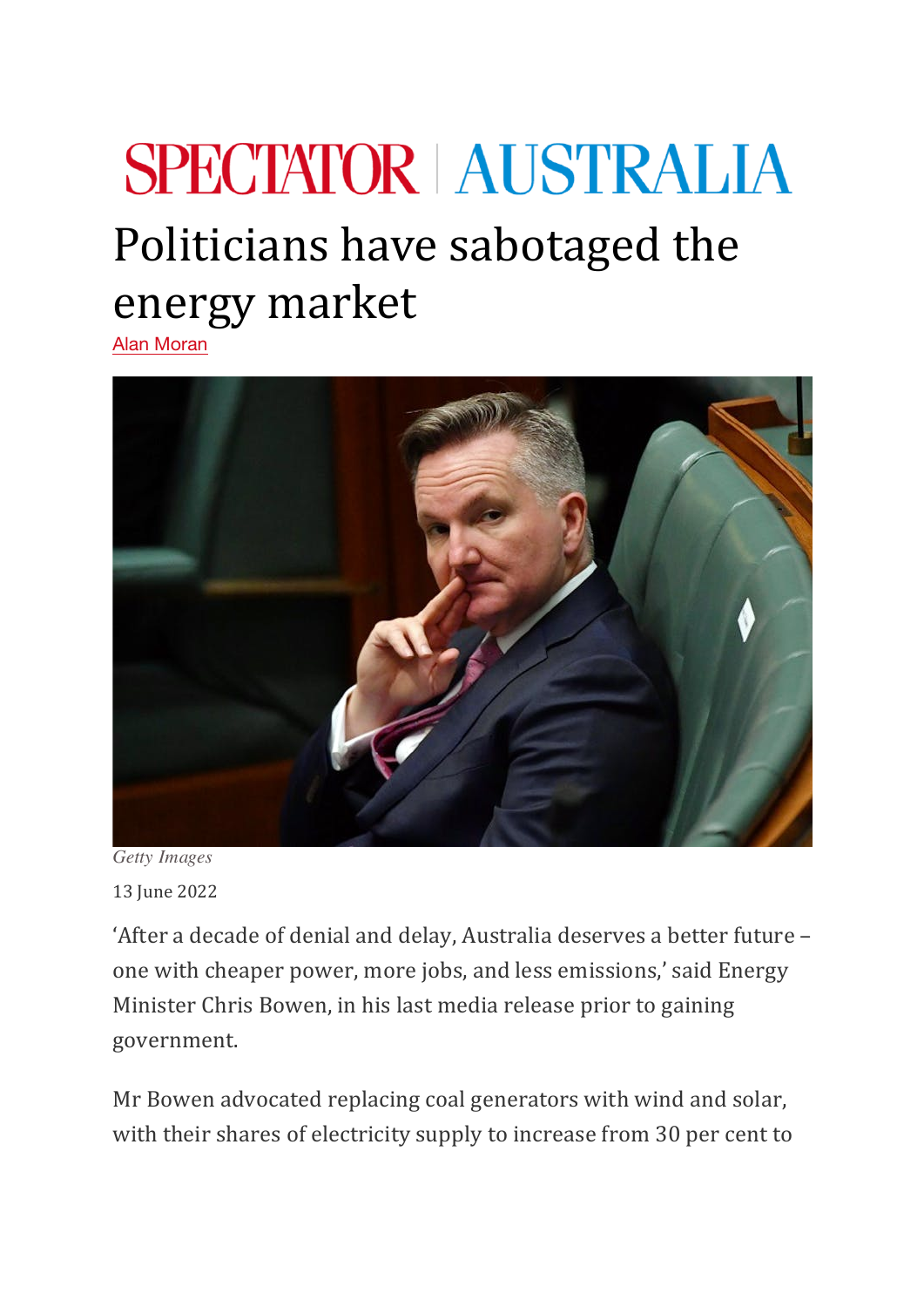82 per cent by 2030. To facilitate this, he proposed spending \$80 billion on transmission, thereby quadrupling its present costs.

He also ridiculed a Morrison government that 'does not believe renewables are the cheapest form of energy, or that the world's climate emergency is Australia's jobs opportunity'.

Following the May election – the ALP, along with Greens and Teals – received all their Christmas presents at once with an energy supply shortage where a third of the coal generators were out of action, bringing an eight-fold increase in wholesale prices.

After two weeks in office, the new government is now silent on its ludicrous claim that its replacement of coal with high-cost wind/solar generation will save households \$275 a year.

The June 8 meeting of energy ministers endorsed the transmission part of the ALP plan only to see this undermined the very next day with the announcement of delays in a crucial element – the conversion of the Snowy Hydro system into a renewables-supportive pumped hydro facility.

Panicked by the tenfold increase in electricity prices, the energy ministers announced measures to patch up the wounds in the market caused by the very political controls they were amplifying. These included giving regulators powers to trade gas, with no consideration of the effects of this on other suppliers' actions.

Energy ministers also announced replacing the existing 'energy only' market with a UK-style 'capacity market'. Such a system ostensibly offers more funding to controllable supplies like those from coal, gas, and hydro. But it is less effective and more expensive than having decisions on supply reliability made by retailers who need to balance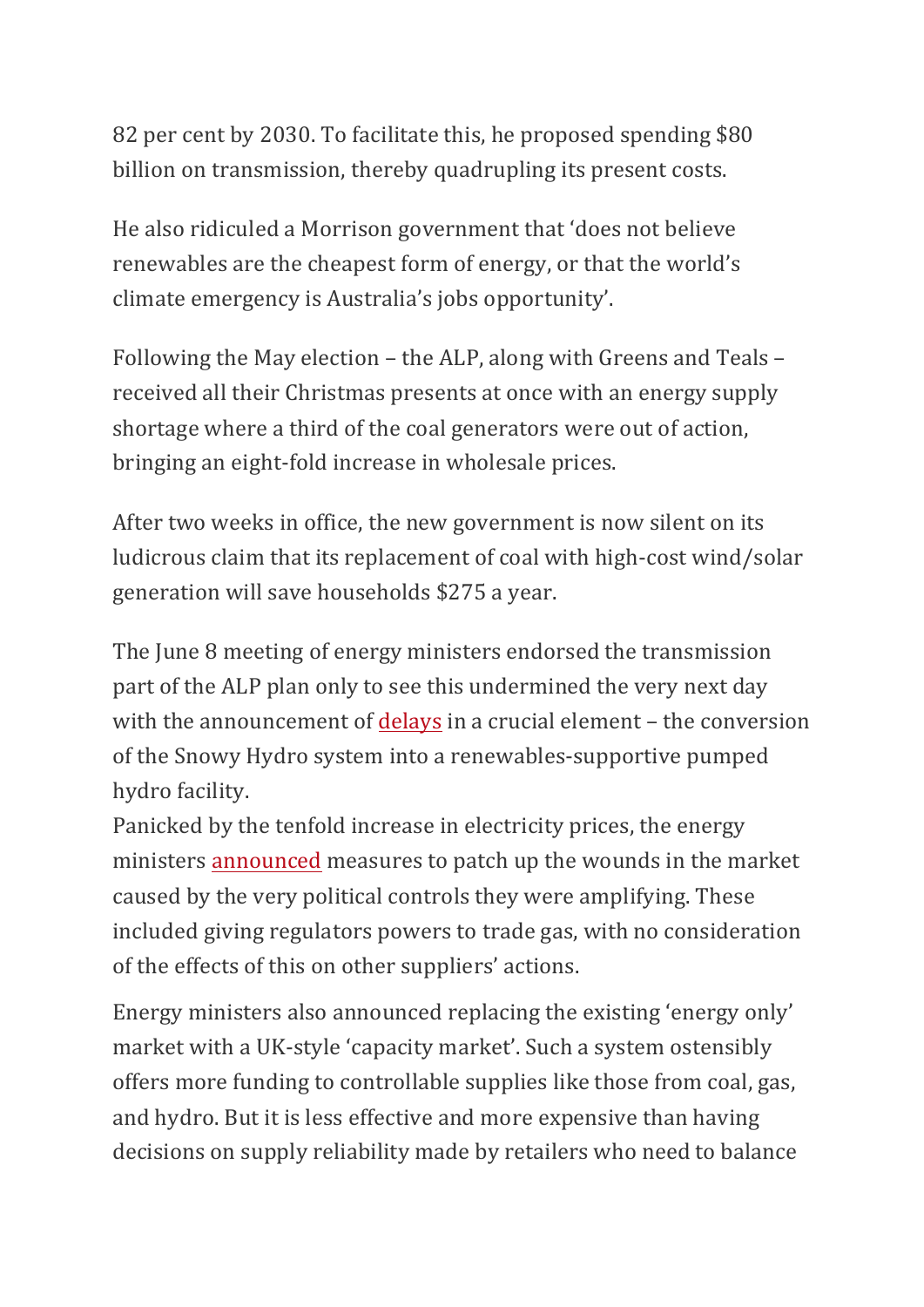contracts between many different sources. Western Australia operates with a 'capacity market' and it has added costs without improving availability.

The recent bankruptcy of half of the UK's energy retailers demonstrates that a capacity market does not give greater security.

Fundamental harm has been done to the energy system as a result of politicians meddling in commercial matters. The creation of the National Electricity Market and privatisations two decades ago has brought to Australia the world's most efficient, lowest-cost electricity supply.

There are two reasons why it has since gone pear-shaped.

First, governments have subsidised wind and solar, making coal and gas generators unprofitable and forcing their closure. Governments made it clear that coal generators, which supply 60-70 per cent of our electricity, have a very limited social license to operate. They inhibited access to new coal supplies, accepted activists' attacks on coal, and closed their eyes to policies of banks that refused loans and of insurance companies that refused cover.

Secondly, governments have foreclosed exploration and development of abundantly available gas in South Australia, Victoria, and New South Wales. Astonishingly, in face of consequent shortages, the Victorian energy minister, Lily D'Ambrosio, advocated diverting Queensland gas to Victoria. In response to criticism of this policy, Premier Daniel Andrews suggested it was only possible for Victoria to supply gas if we 'frack up the joint' which he claims (contrary to all the evidence) will harm our prime agricultural land. The state Liberal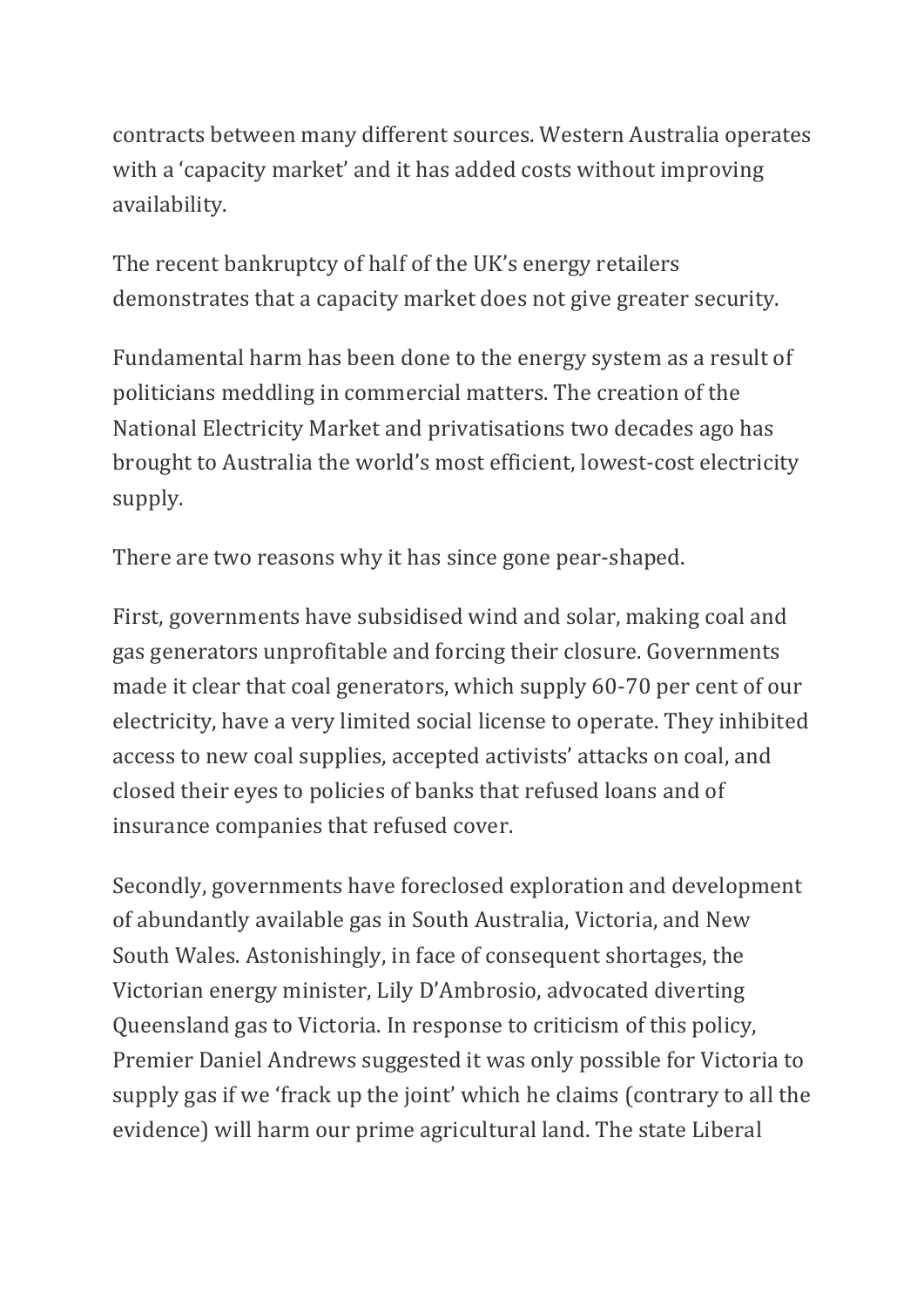Party shares the same policy to the great detriment of the people the politicians supposedly represent.

The industry has been treated as the playground of politicians. They have compounded their own errors in subsidising renewables that undermine the whole system by funding the *will-o'-the-wisp* (which is hydrogen power) and by appointing activists to bloated regulatory agencies and to their own departments.

Creating the damage is easier than repairing it.

The subsidies to wind and solar will continue to poison efficient supply for many years to come. But as a start, governments must abandon all subsidies, free up regulatory restraints, and disengage from controls over retailers and generators. Efficient electricity supply, like that of groceries, telephony, and cars, requires market – not government – control. As has been demonstrated, the latter brings especially perverse outcomes when it seeks to specify particular technologies.

Rectifying the damage also requires restoring the social licence to build new coal power stations and nuclear power. This involves correcting an environment whereby financiers have joined regulators and activists in preventing new investment.

Government leadership is required to undo this damage, including by upholding laws that prevent trespass, abandoning requirements on firms to conform to concocted environmental pressures, and making all businesses aware that discrimination against energy suppliers is alien to government policy.

This will not be easy.